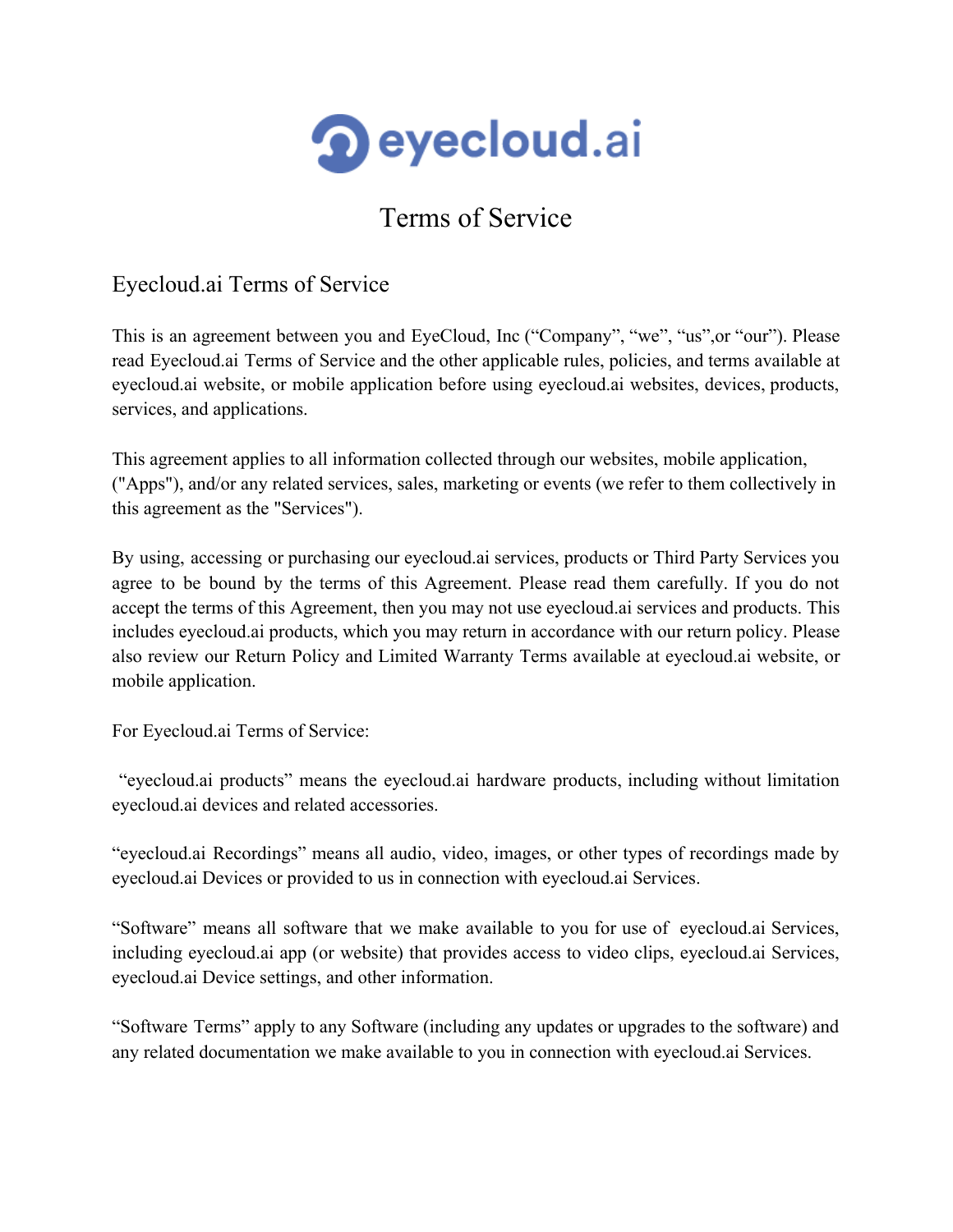# Eyecloud.ai Privacy Policy

Please review our Privacy Policy available at eyecloud.ai website, or mobile application as it will help you make informed decisions about sharing your personal information with us. We are committed to protecting your personal information and your right to privacy.

## Electronic Communications, Reviews, Comments and other content

When you use any eyecloud.ai Services or send emails, text messages, and other communications from your devices to us, you are communicating with us electronically. We will communicate with you electronically in a variety of ways, such as by email, text, in-app push notices, newsletter, support platforms or by posting e-mail messages or communications on the website. For contractual purposes, you consent to receive communications from us electronically and you agree that all agreements, notices, disclosures and other communications that we provide you electronically satisfy any legal requirement that such communications be in writing, unless mandatory applicable laws specifically require a different form of communication.

You may post reviews, comments, photos, videos, and other content; send other communications; and submit suggestions, ideas, comments, questions, or other information, so long as the content is not illegal, obscene, threatening, defamatory, invasive of privacy, infringing of intellectual property rights (including publicity rights), or otherwise injurious to third parties or objectionable, and does not consist of or contain software viruses, political campaigning, commercial solicitation, chain letters, mass mailings, or any form of "spam" or unsolicited commercial electronic messages.

You may not use a false e-mail address, impersonate any person or entity, or otherwise mislead as to the origin of content. Eyecloud.ai reserves the right (but not the obligation) to remove or edit such content, but does not regularly review posted content. If you do post content or submit material, and unless we indicate otherwise, you grant eyecloud.ai a nonexclusive, royalty-free, perpetual, irrevocable, and fully sublicensable right to use, reproduce, modify, adapt, publish, perform, translate, create derivative works from, distribute, and display such content throughout the world in any media. You grant eyecloud.ai and sublicensees the right to use the name that you submit in connection with such content, if they choose. You represent and warrant that you own or otherwise control all of the rights to the content that you post; that the content is accurate; that use of the content you supply does not violate this policy and will not cause injury to any person or entity; and that you will indemnify eyecloud.ai for all claims resulting from content you supply. Eyecloud.ai has the right but not the obligation to monitor and edit or remove any activity or content. Eyecloud.ai takes no responsibility and assumes no liability for any content posted by you or any third party.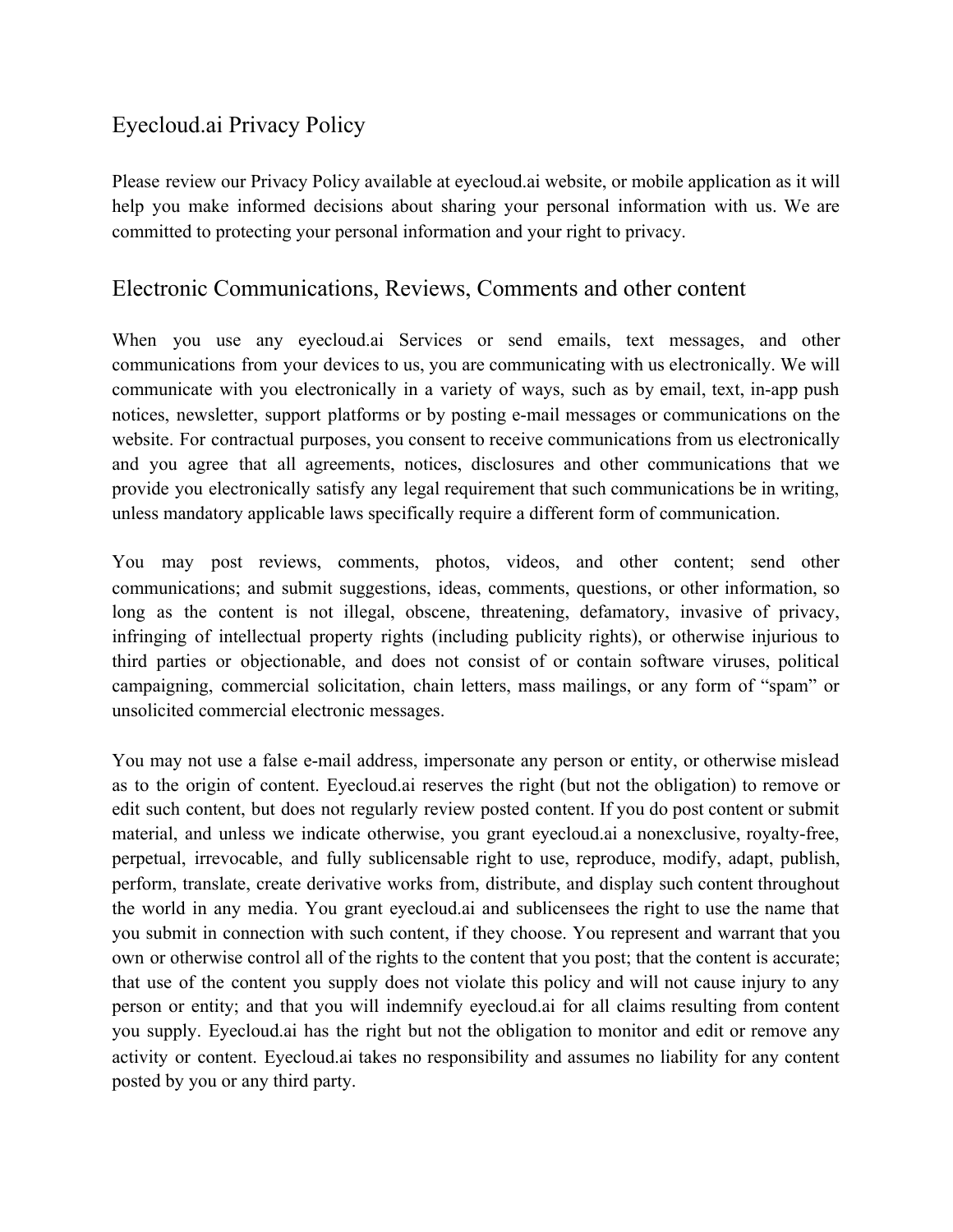### Member/ User Account

You may need your own account to use certain eyecloud.ai Services. You are responsible for maintaining the confidentiality of your account and password and for restricting access to your account, and you agree to accept responsibility for all activities that occur under your account or password. If you are under 18, you may use the eyecloud.ai Services only with involvement of a parent or guardian. Eyecloud.ai reserves the right to refuse service, terminate accounts, terminate your rights to use eyecloud.ai Services, remove or edit content, or cancel orders in its sole discretion.

## Trademarks, Copyrights and Patents

Except as otherwise noted, eyecloud.ai is the owner of all trademarks and service marks on or in the Products and Services, whether registered or not. Eyecloud.ai expressly forbids the unauthorized use of its logos, trademarks or other graphics. All registered trademarks are registered in the United States of America (and/or other applicable jurisdictions).

All content eyecloud.ai or its affiliates make available through any eyecloud.ai Service, such as text, graphics, logos, button icons, images, audio clips, digital downloads and data compilations is the property of eyecloud.ai, its affiliates, or its content suppliers and is protected by US and international copyright.

Eyecloud.ai's trademarks and trade dress may not be used in connection with any product or service that is not eyecloud.ai's, in any manner that is likely to cause confusion among customers, or in any manner that disparages or discredits eyecloud.ai. All other trademarks not owned by eyecloud.ai that appear in any eyecloud.ai Service are the property of their respective owners, who may or may not be affiliated with, connected to, or sponsored by eyecloud.ai.

One or more patents owned by eyecloud.ai apply to the eyecloud.ai Services and to the features and services accessible via the eyecloud.ai Services. Portions of the eyecloud.ai Services may operate under license of one or more patents.

#### Eyecloud.ai Products and Software

Eyecloud.ai attempts to be as accurate as possible. However, eyecloud.ai does not warrant that product descriptions or other content of any eyecloud.ai Service is accurate, complete, reliable, current, or error-free. If a product offered by eyecloud.ai itself is not as described, your sole remedy is to return it in accordance with our Return Policy.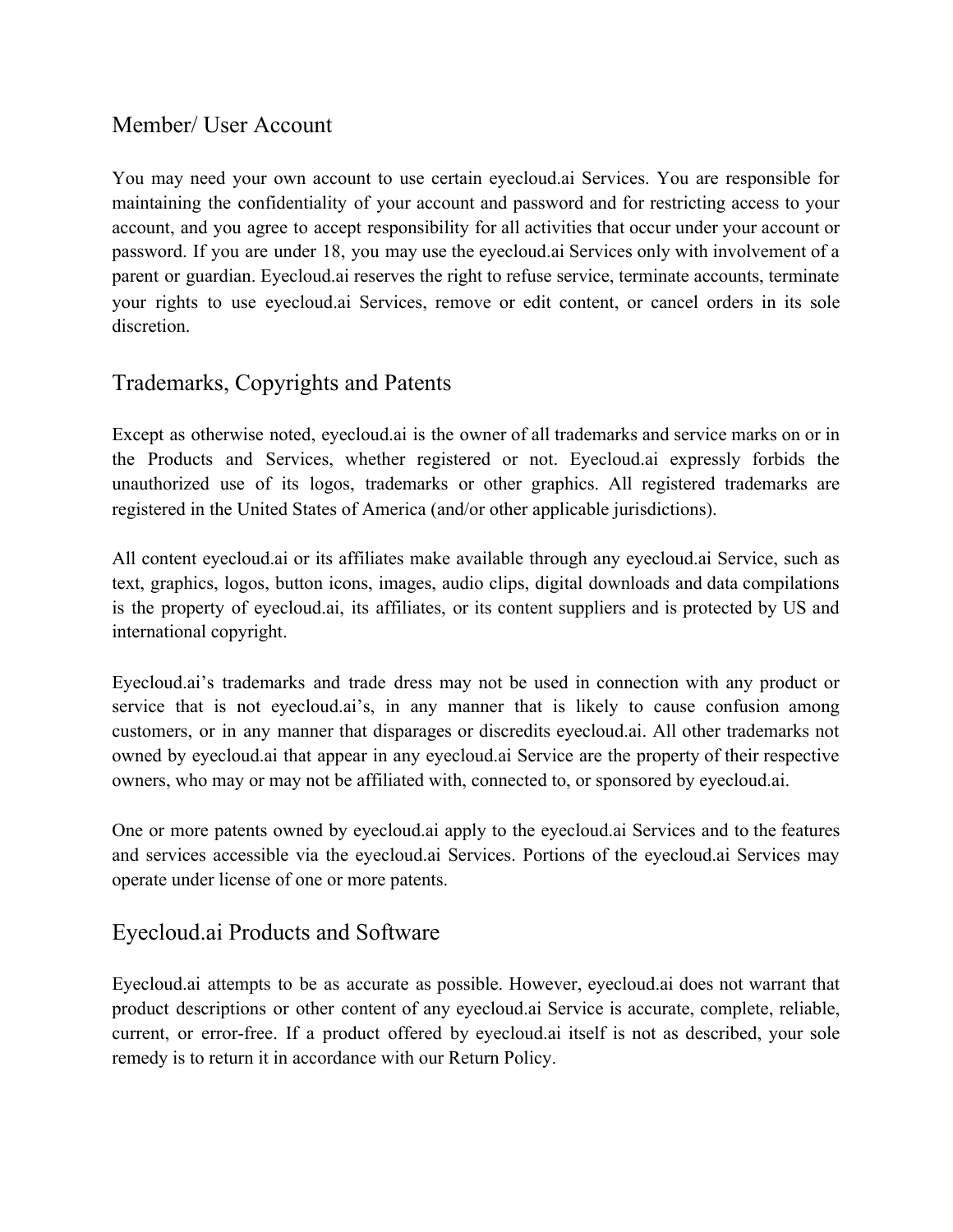Eyecloud.ai reserves the right, in its sole discretion, to refuse or cancel any order and limit order quantity. Eyecloud.ai may also require additional qualifying information prior to accepting or processing any order. We reserve the right to refuse or cancel your order if we suspect you are purchasing products for resale.

Downloading or using our software (including our mobile application) does not give you title to such software, including any files, data and images incorporated in or associated with the software. Your use of any such software shall be only in accordance with these Terms. Our software is copyrighted by eyecloud.ai or its licensor(s), and may be protected by one or more patents owned by eyecloud.ai or its licensor(s). Software may not be copied, redistributed or placed on any server for further distribution. You may not sell, modify, decompile, disassemble or otherwise reverse engineer the software. Products and Services offered through this website shall be warranted, if at all, through the written license or warranty provided in connection with such product or software. These Terms apply to your use of all the Products and Services, including software that may be downloaded to your smartphone or tablet to access the Services (the "Application"). The Application is licensed to you on a limited, non-exclusive, non-transferrable, non-sublicensable basis, solely to be used in connection with the Products and Services for your private, personal, non-commercial use, subject to all the terms and conditions of these Terms as they are applicable to the Products and Services.

From time to time, eyecloud.ai may develop updates, upgrades, patches and other modifications to improve the performance of the Services and/or the Products or for other reasons in our sole discretion ("Updates"). We may offer automatic or manual updates to the eyecloud.ai Software at any time and with or without notice to you. You agree that eyecloud.ai may automatically install such Updates without providing any additional notice to you or receiving any additional consent from you.

If your use of the Services or any Products is prohibited by applicable laws, then you aren't authorized to use the Services or Products. We can't and won't be responsible for your using the Services or any Products in a way that breaks the law.

You represent, warrant, and agree that you will not capture or contribute any Content (as defined below) or otherwise use the Services or Products or interact with the Services or Products in a manner that:

- (a) Infringes or violates the intellectual property rights or any other rights of anyone else (including us);
- (b) Violates any law, ordinance, or regulation, including privacy and other laws referenced above and any applicable export control laws;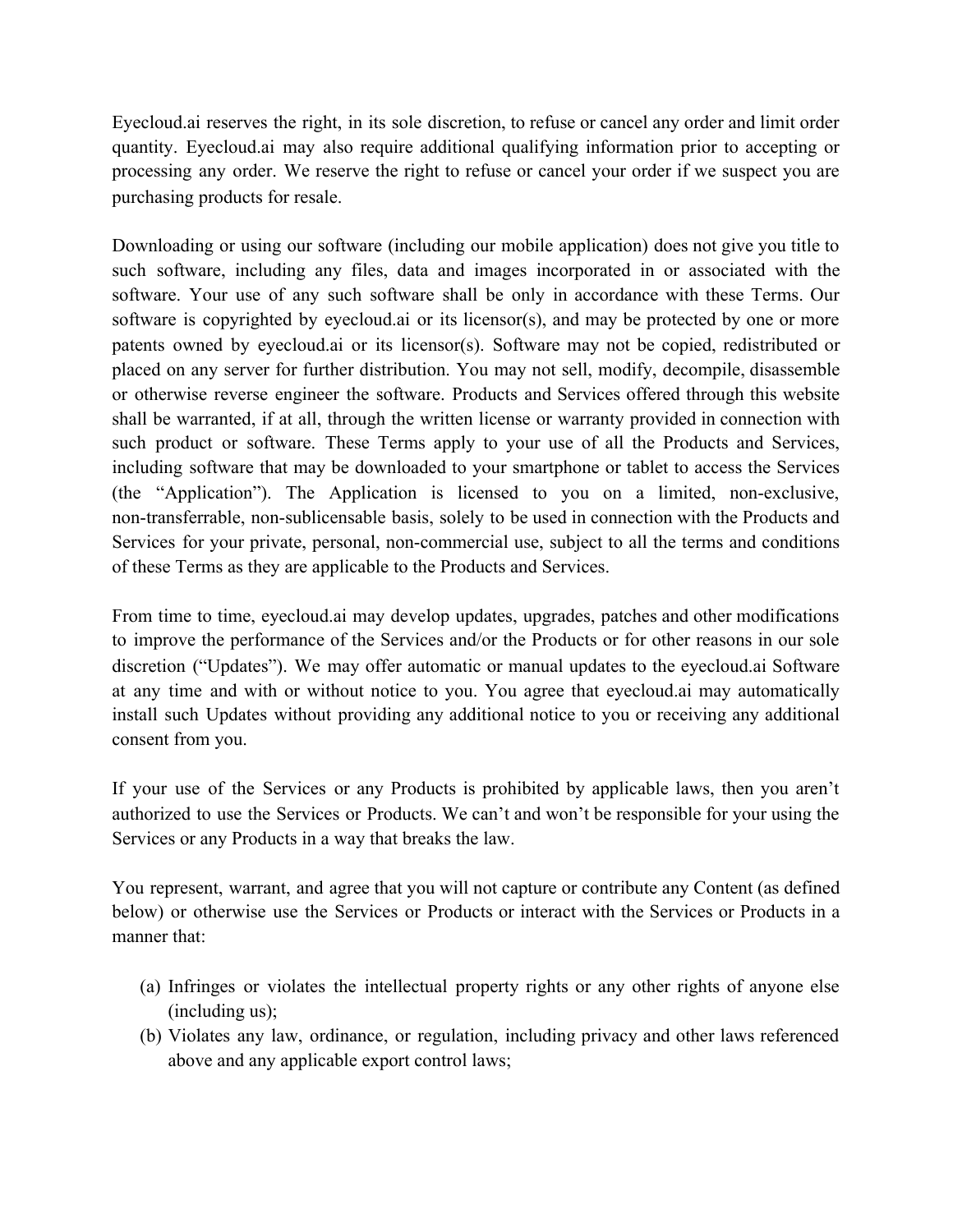- (c) Is harmful, fraudulent, deceptive, threatening, harassing, defamatory, obscene, or otherwise objectionable;
- (d) Jeopardizes the security of your eyecloud.ai account or anyone else's (such as allowing someone else to log in to the Services as you);
- (e) Attempts, in any manner, to obtain the password, account, or other security information from any other user;
- (f) Violates the security of any computer network, or cracks any passwords or security encryption codes;
- (g) Runs Maillist, Listserv, any form of auto-responder or "spam" on the Services, or any processes that run or are activated while you are not logged into the Services, or that otherwise interfere with the proper working of the Services (including by placing an unreasonable load on the Services' infrastructure);
- (h) Copies or stores any significant portion of the Content.

A violation of any of the foregoing is grounds for termination of your right to use or access the Products and Services.

Some of our Products facilitate access to a property. If you are installing one of these Products at a property owned, operated or managed by a third party or where other individuals live, work or are otherwise present (collectively, "Other Parties"), you represent and warrant to us that you have notified those Other Parties, to the extent required by law, and obtained all approvals, permissions, consents and authorizations, if and as required from such Other Parties, for installation and operation of the Product at the installation location, use of the Product to facilitate individuals, including delivery drivers, to have unaccompanied access to the location for deliveries to you and others, and removal of the Product.

You further represent and warrant to us that the location where the Product is installed is safe for individuals who access the property, including those who access by using the Product, and that the installation of the Product at that location will not disrupt or negatively affect any other systems, locks, or other protections or infrastructure of the property.

#### Eyecloud.ai Recordings

Eyecloud.ai does not claim ownership of your intellectual property rights in your Content . Other than the rights you grant to us under these Terms, you retain all rights you have in your Content.

However, by purchasing or using our Products and Services, you give eyecloud.ai the right, without any compensation or obligation to you, to access and use your Content for the limited purposes of providing Services to you, protecting you, improving our Products and Services, developing new Products and Services.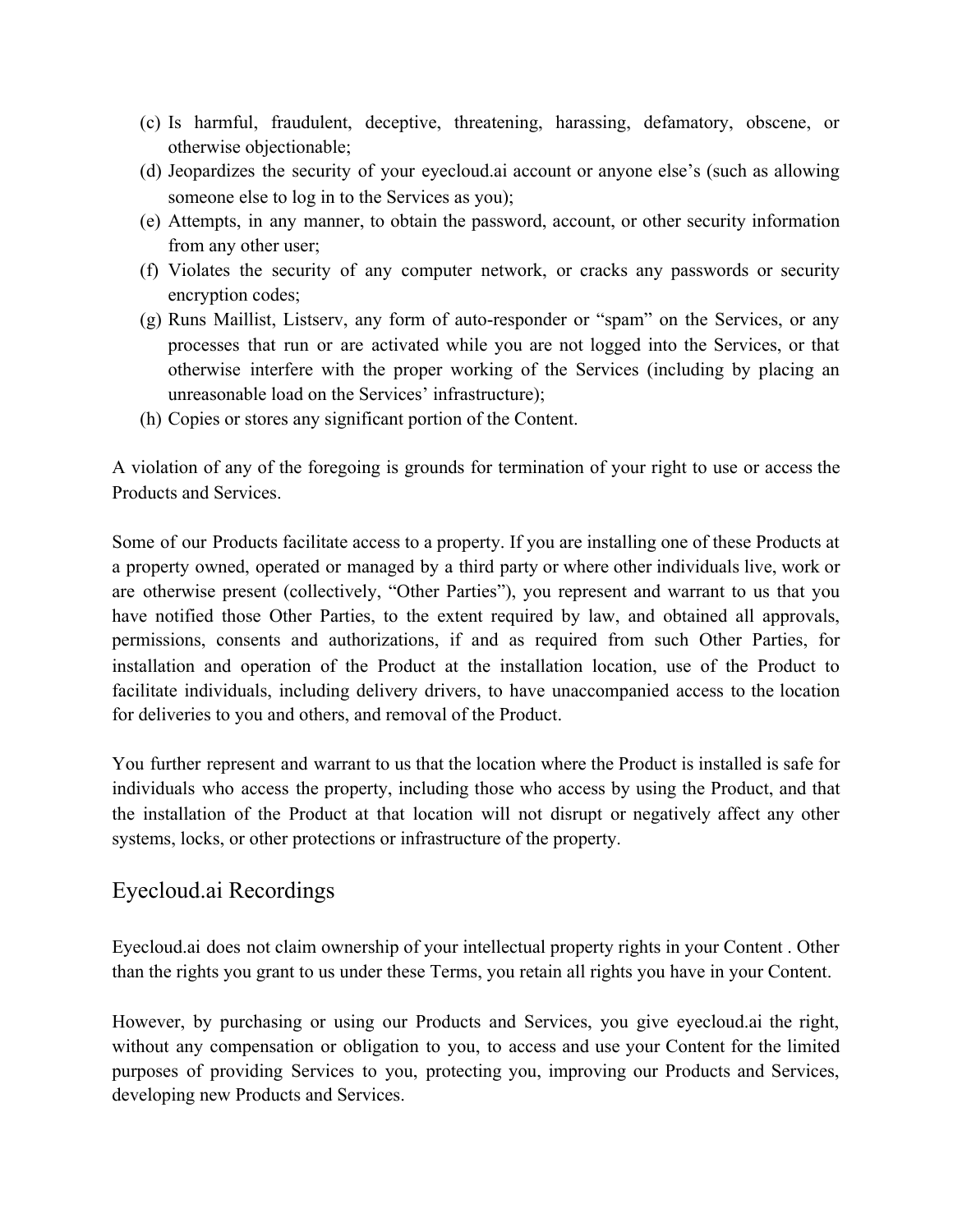Eyecloud.ai Recordings are streamed to the cloud. Eyecloud.ai processes and retains your eyecloud.ai Recordings in the cloud to provide and improve our products and services. You give us all permissions we need to use your eyecloud.ai Recordings to do so. These permissions include, for example, the rights to copy your eyecloud.ai Recordings, modify your eyecloud.ai Recordings to generate clips, use information about your eyecloud.ai Recordings to organize them on your behalf, and review your eyecloud.ai Recordings to provide technical support.

Additionally, by electing to publicly share your Content via our Services to other users or the general public , you give eyecloud.ai the right, without any compensation or obligation to you, to access and use your Content and related location information for the purposes of publicly sharing such recordings and information with current and future users and allowing those users to comment on the Content.

You are solely responsible for all of your Content (including Content you share through the application). "Content" means all audio, video, images, text, or other types of content captured by our Products or provided to us (including content posted by you) in connection with the Services. You represent and warrant that:

(a) you own the intellectual property rights in Content posted by you or otherwise have the right to post the Content

(b) the posting and use of your Content on or through the Services does not violate the privacy rights, publicity rights, copyrights, contract rights, intellectual property rights or any other rights of any person.

In addition to the rights granted above, you also acknowledge and agree that eyecloud.ai may access, use, preserve and/or disclose your Content to law enforcement authorities, government officials, and/or third parties, if legally required to do so or if we have a good faith belief that such access, use, preservation or disclosure is reasonably necessary to:

(a) comply with applicable law, regulation, legal process or reasonable governmental preservation request;

(b) enforce these Terms, including investigation of any potential violation thereof;

(c) detect, prevent or otherwise address security, fraud or technical issues;

(d) protect the rights, property or safety of eyecloud.ai, its users, a third party, or the public as required or permitted by law.

Deleted Content and User Recordings may be stored by eyecloud.ai in order to comply with certain legal obligations and are not retrievable without a valid court order.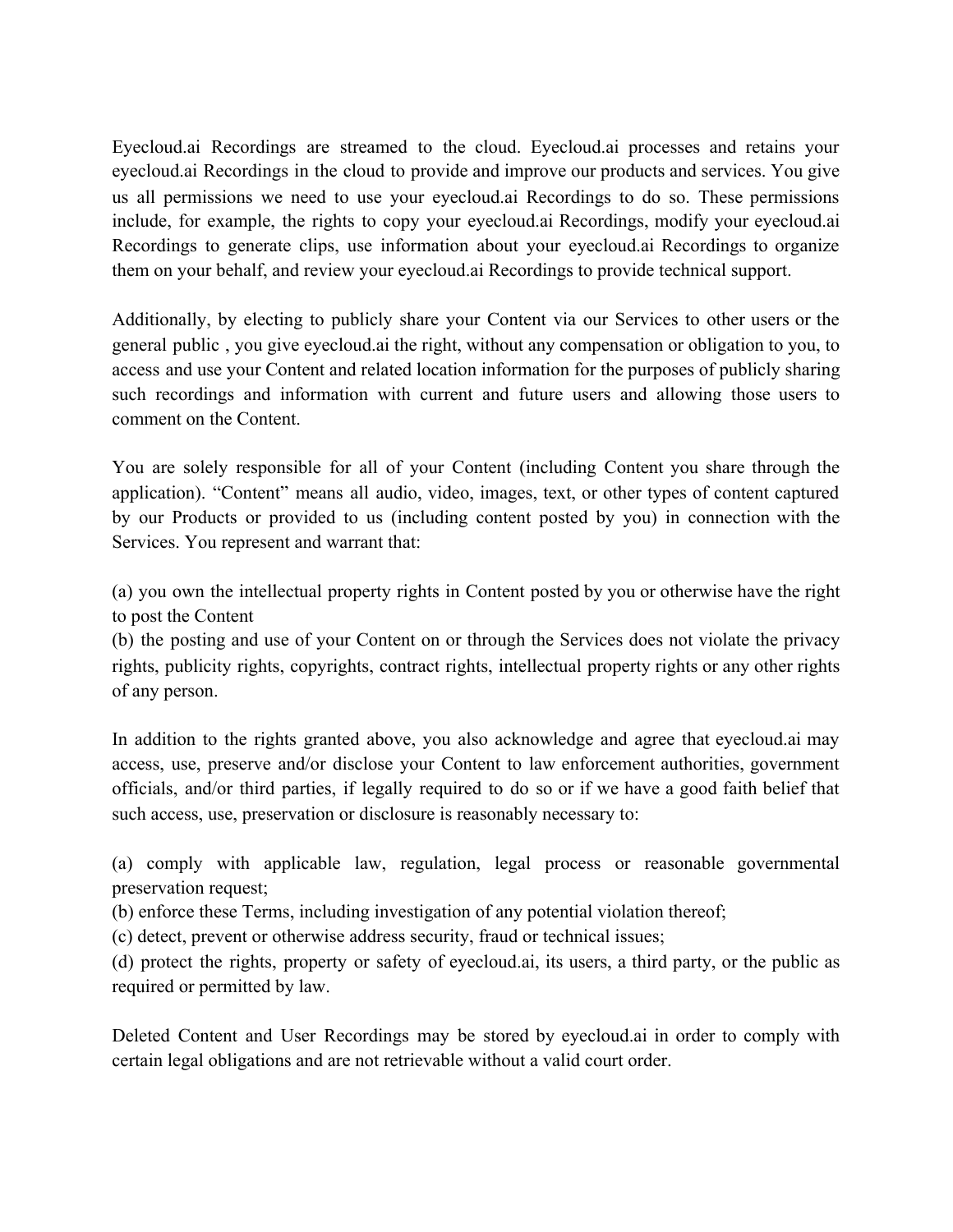#### Other Vendors

Links to the sites of affiliated companies and other businesses may be available through eyecloud.ai Services. If you purchase any of the products or services offered by these businesses or individuals, you are purchasing directly from those third parties, not from eyecloud.ai. We are not responsible for examining or evaluating, and we do not warrant, the offerings of any of these businesses or individuals (including the content of their websites). Eyecloud.ai does not assume any responsibility or liability for the actions, product, and content of all these and any other third parties. You should carefully review their privacy statements and other conditions of use.

All purchases of physical items from eyecloud.ai are made pursuant to a shipment contract. This means that the risk of loss and title for such items pass to you upon our delivery to the carrier.

## Safety and Critical Use

You understand and agree that any customer service and any customer care and support offered or provided by eyecloud.ai is not a Monitoring Service, a 911 service or dispatch center, or an emergency service provider or dispatch service. Please do not contact eyecloud.ai customer service or any support offered by us with any life or safety concerns, property risk, fires, floods, burglaries, robberies, medical issues or other emergencies. If you have an emergency you should immediately contact the police, fire department, 911 or the emergency telephone number designated to the country where you encounter these emergencies or appropriate emergency response service.

Eyecloud.ai makes no warranty or representation that use of the Products or Services will affect or increase any level of safety. You acknowledge that the Products and Services are not intended to be 100% reliable and are not a substitute for a third-party monitored emergency notification system. We cannot and do not guarantee that you will receive notifications in any given timeframe or at all. All life threatening, safety and emergency events should be directed to the appropriate response services. You are solely responsible to backup your Content to another location outside the Services to avoid loss of your Content and other data.

#### Suspensions and Termination

Your rights under this Agreement will automatically terminate without notice if you fail to comply with any of its terms. We may terminate the Agreement or restrict, suspend, or terminate your use of eyecloud.ai Services at our discretion without notice at any time, including if we determine that your use violates the Agreement, is improper, substantially exceeds or differs from normal use by other users, or otherwise involves fraud or misuse of eyecloud.ai Services or harms our interests or those of another user of eyecloud.ai Services.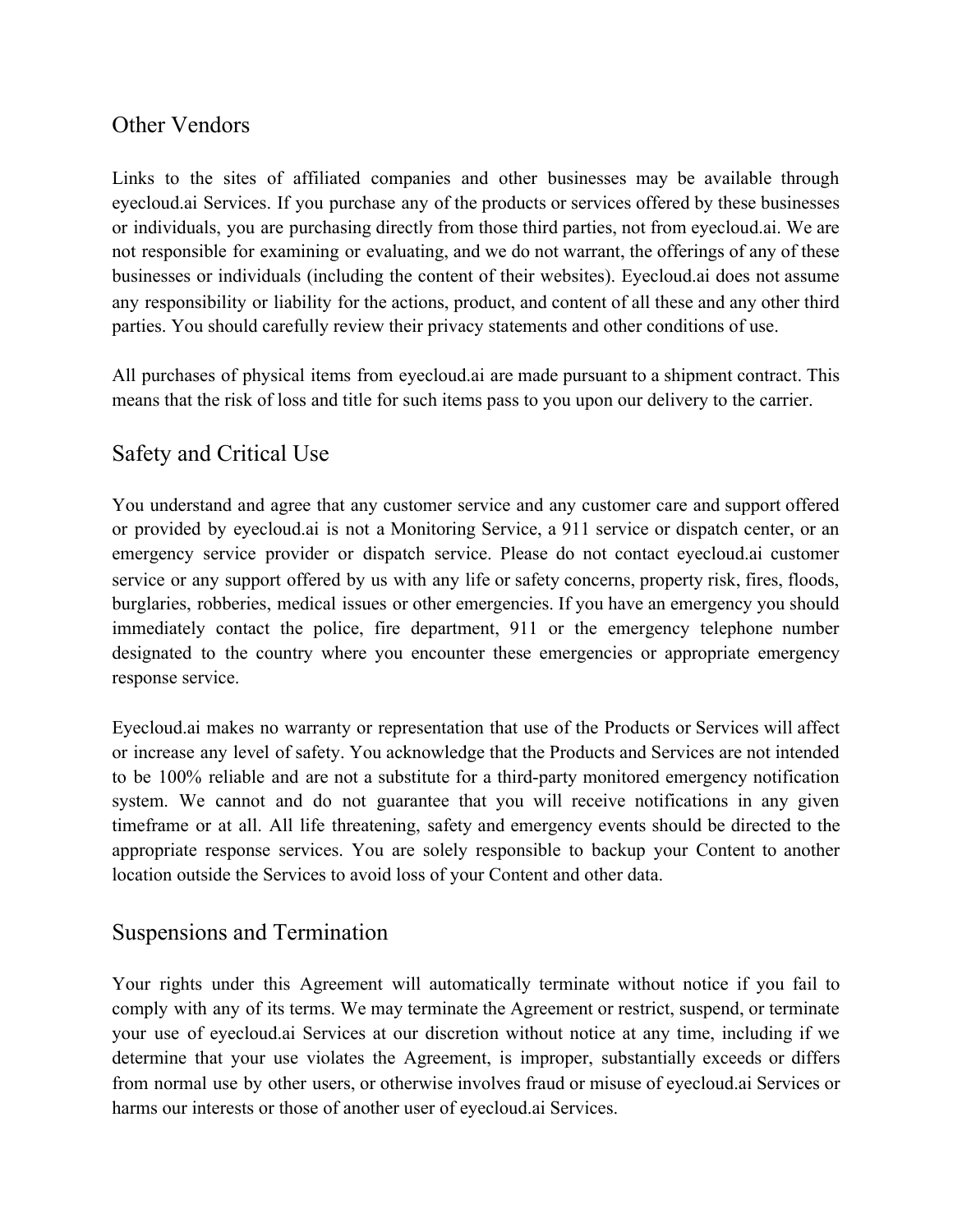If your use of eyecloud.ai Services is restricted, suspended, or terminated, you may be unable to access your video clips and you will not receive any refund or any other compensation. In case of termination, eyecloud.ai may immediately revoke your access to eyecloud.ai Services without refund. Eyecloud.ai's failure to insist upon or enforce your strict compliance with this Agreement will not constitute a waiver of any of its rights.

## Disputes

Any dispute or claim relating in any way to your use of any eyecloud.ai Service will be resolved by binding arbitration, rather than in court, except that you may assert claims in small claims court if your claims qualify. The Federal Arbitration Act and federal arbitration law apply to this agreement.

There is no judge or jury in arbitration, and court review of an arbitration award is limited. However, an arbitrator can award on an individual basis the same damages and relief as a court (including injunctive and declaratory relief or statutory damages), and must follow the terms of these Conditions of Use as a court would.

We each agree that any dispute resolution proceedings will be conducted only on an individual basis and not in a class, consolidated or representative action. If for any reason a claim proceeds in court rather than in arbitration we each waive any right to a jury trial. We also both agree that you or we may bring suit in court to enjoin infringement or other misuse of intellectual property rights.

#### Notice

If you have questions or comments about this policy, you may contact or post to: EyeCloud, Inc., Po Yuan, 171 Branham Lane, Suite 10 #243, SAN JOSE, CA 95136, United States. If you are a resident in the European Economic Area, the "data controller" of your personal information is EyeCloud, Inc.. EyeCloud, Inc. has appointed Timotei Redis to be its representative in the EEA. You can contact them directly regarding the processing of your information by EyeCloud, Inc., by email at timotei.redis@eyecloud.ai, or by post to:AIKLOD International, Timotei Redis, P-ta Unirii nr 13, Et. M, Ap. Birou 13, Timisoara, Timis 300085, Romania.

Claims concerning copyright infringement must include the following information: A physical or electronic signature of the person authorized to act on behalf of the owner of the copyright interest; A description of the copyrighted work that you claim has been infringed upon; A description of where the material that you claim is infringing is located on the site; Your address, telephone number, and e-mail address; A statement by you that you have a good-faith belief that the disputed use is not authorized by the copyright owner, its agent, or the law; and a statement